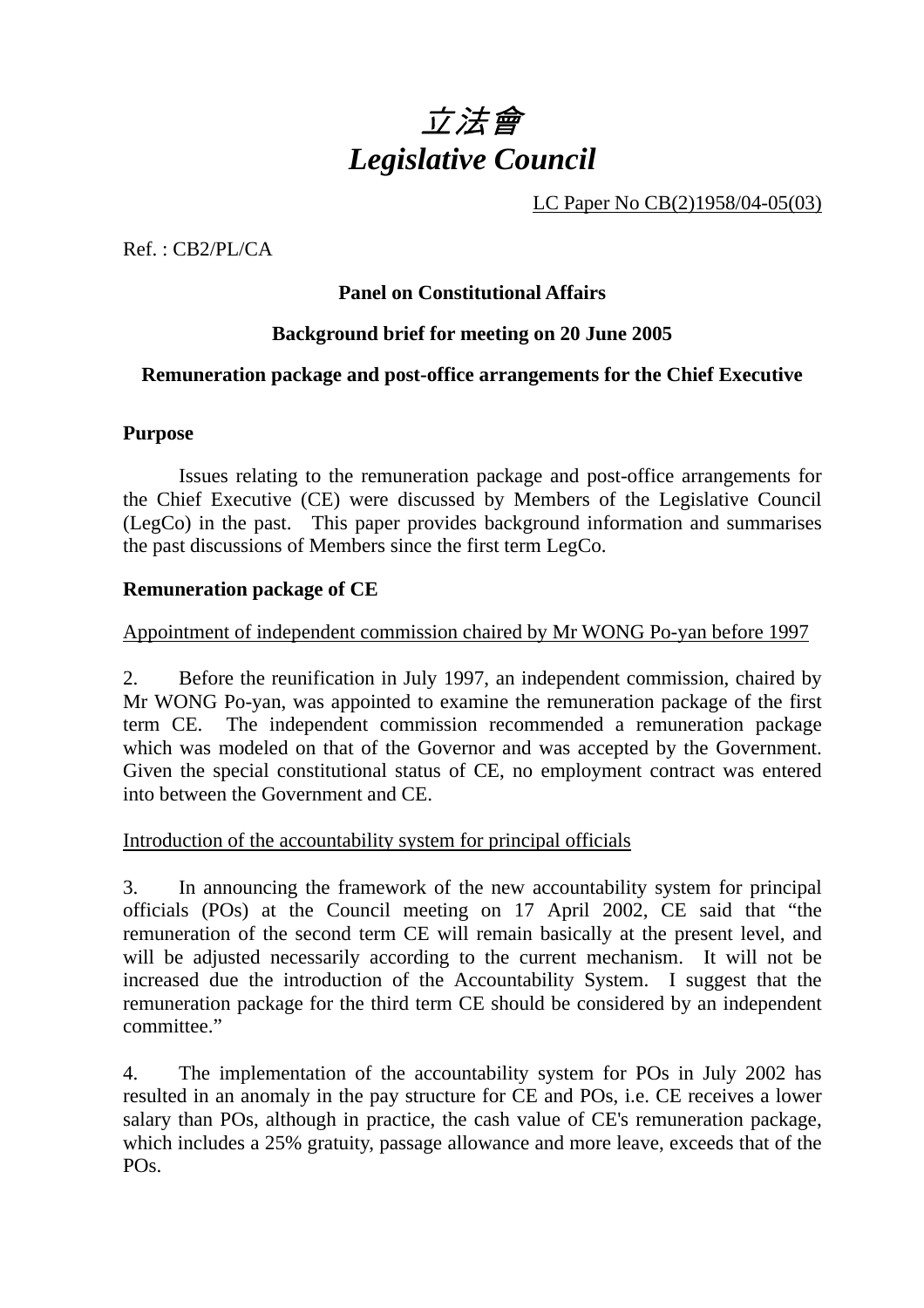5. At a meeting of the Subcommittee to Study the Proposed System of Accountability of Principal Officials and Related Issues in May 2002, a member commented that the remuneration of CE should not be lower than that of POs, in order to reflect the status of CE and maintain relativity with POs. Another member suggested that the remuneration of POs should be reduced, instead of increasing that of CE.

6. In its Twelve-month Report on Implementation of the Accountability System for Principal Officials submitted to the Panel in July 2003, the Administration advised members that it would pursue and revert to LegCo, as appropriate, the review of the remuneration for the third term CE. In November 2004, the Administration advised the Panel that its priority was to deal with the methods for selecting CE in 2007 and for forming LegCo in 2008. When the overall direction for the electoral methods for 2007 and 2008 had been set, it would deal with this issue.

Appointment of Independent Commission on Remuneration Package and Post-office Arrangement for the Chief Executive of the HKSAR

7. On 7 April 2005, the Administration announced the setting up of the Independent Commission on Remuneration Package and Post-office Arrangement for the Chief Executive of the HKSAR (the Independent Commission). The Independent Commission is chaired by Mr WONG Po-yan and consists of three other members. The terms of reference of the Independent Commission are to consider and make recommendations on –

- (a) whether the remuneration package for the CE should be re-designed such that it would be commensurate with his responsibilities and status as the head of the HKSAR;
- (b) whether rules should be drawn up and applicable to a former CE in respect of his participation in political or commercial/professional activities after leaving office;
- (c) whether provisions should be made for a former CE in respect of personal security, office accommodation and administrative support, as well as medical and dental care for him and his spouse; and
- (d) any matter relating to the above issues which the Administration may refer to the Independent Commission from time to time.

8. The Panel was briefed on the establishment of the Independent Commission at its meeting on 18 April 2005. Some members had queried the timing for the Administration to conduct a review on the remuneration of CE and whether the new remuneration package would apply to the new CE. As the new CE would serve the remainder term of Mr TUNG Chee-hwa, these members pointed out that it would be illogical to have different remuneration packages for the two CEs serving the same term.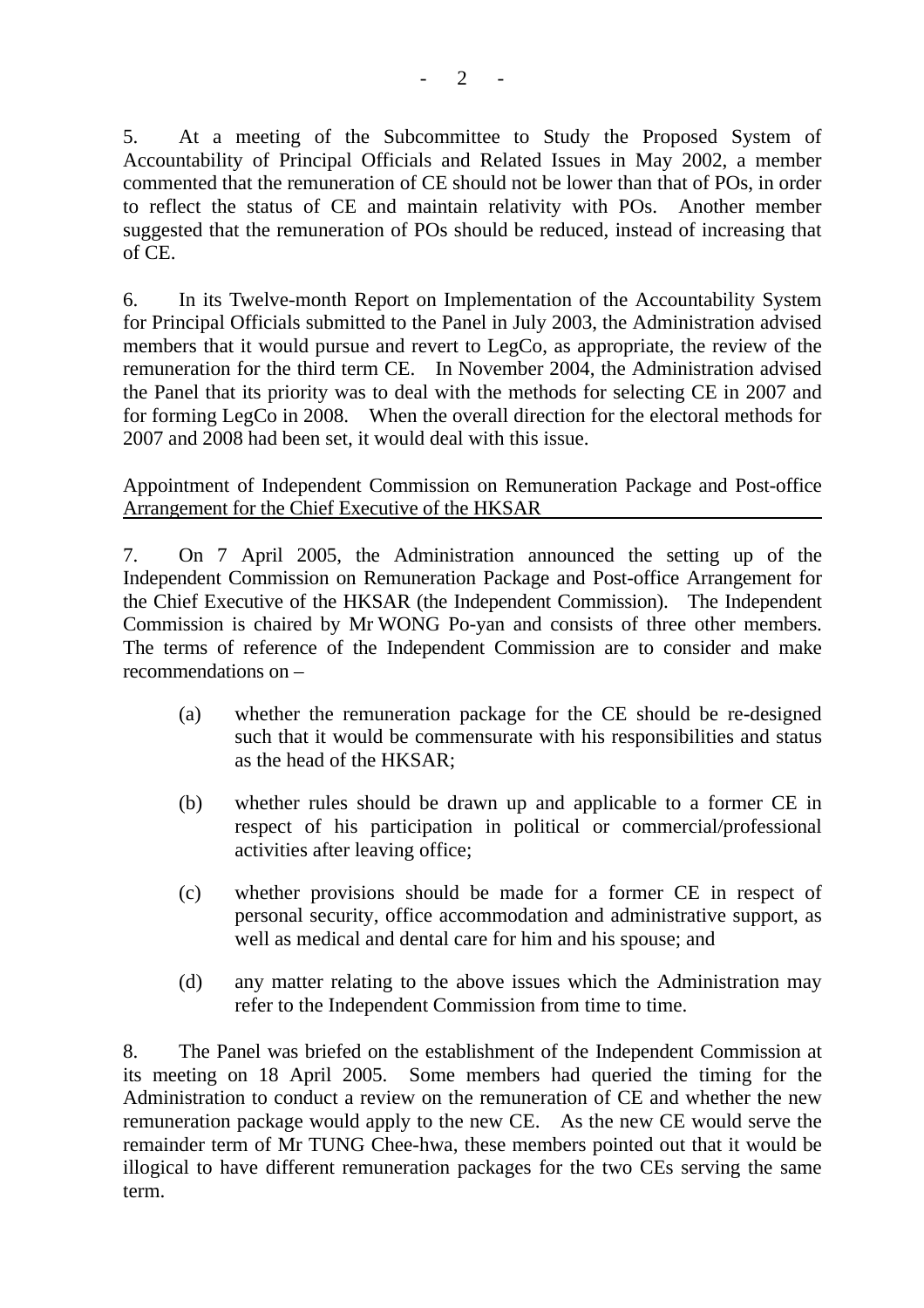9. The Administration explained that when the accountability system was implemented, Mr TUNG Chee-hwa decided not to align his remuneration package together with POs, but to conduct a review at a later stage. Following the resignation of Mr TUNG, it was decided that the Independent Commission should be tasked to review among other issues, the need to re-design the remuneration package for CE. As to whether the new CE's remuneration package would be re-designed, it would be subject to the Independent Commission's recommendations and the acceptance of the recommendations by the Administration. The Administration assured members that, as far as possible, the review would not seek to increase the burden of taxpayers.

10. The Independent Commission published its report on 9 June 2005. The Administration will brief the Panel on its proposals at the meeting on 20 June 2005.

#### **Restrictions on activities of former heads of government and former senior members of government**

#### Council question and past discussion by Members

11. In response to a LegCo question at the Council meeting on 7 March 2001, the Administration had replied that there was no legislation in Hong Kong which imposed restriction on the commercial or political activities that were undertaken by a former holder of the office of CE within or outside Hong Kong after his departure from office. The Panel had discussed the issue of restrictions on activities of former heads of government and former senior members of government at five meetings in 2001 and 2002. In the course of its discussion, the Panel had taken into account the following –

- (a) the Research Report on "Restrictions on Activities of Former Heads of Government and Former Senior Members of Government" and Supplementary Information Notes prepared by the Research and Library Services Division of LegCo. The countries and places studied in the Research Report included France, the United Kingdom (UK), the United States (US), California and Ontario;
- (b) the findings of the Administration's preliminary research on the arrangements applicable to heads of government after they stepped down from office in some overseas countries, namely, Australia, Belgium, Canada, Germany, Japan, New Zealand, UK and US; and
- (c) the views of the academics attending the Panel meeting on 18 February 2002 that the need for introducing post-office restrictions was both necessary and urgent, and that it was desirable to have all the requirements and restrictions in place and made known to the public before the second term CE took up his office in July 2002.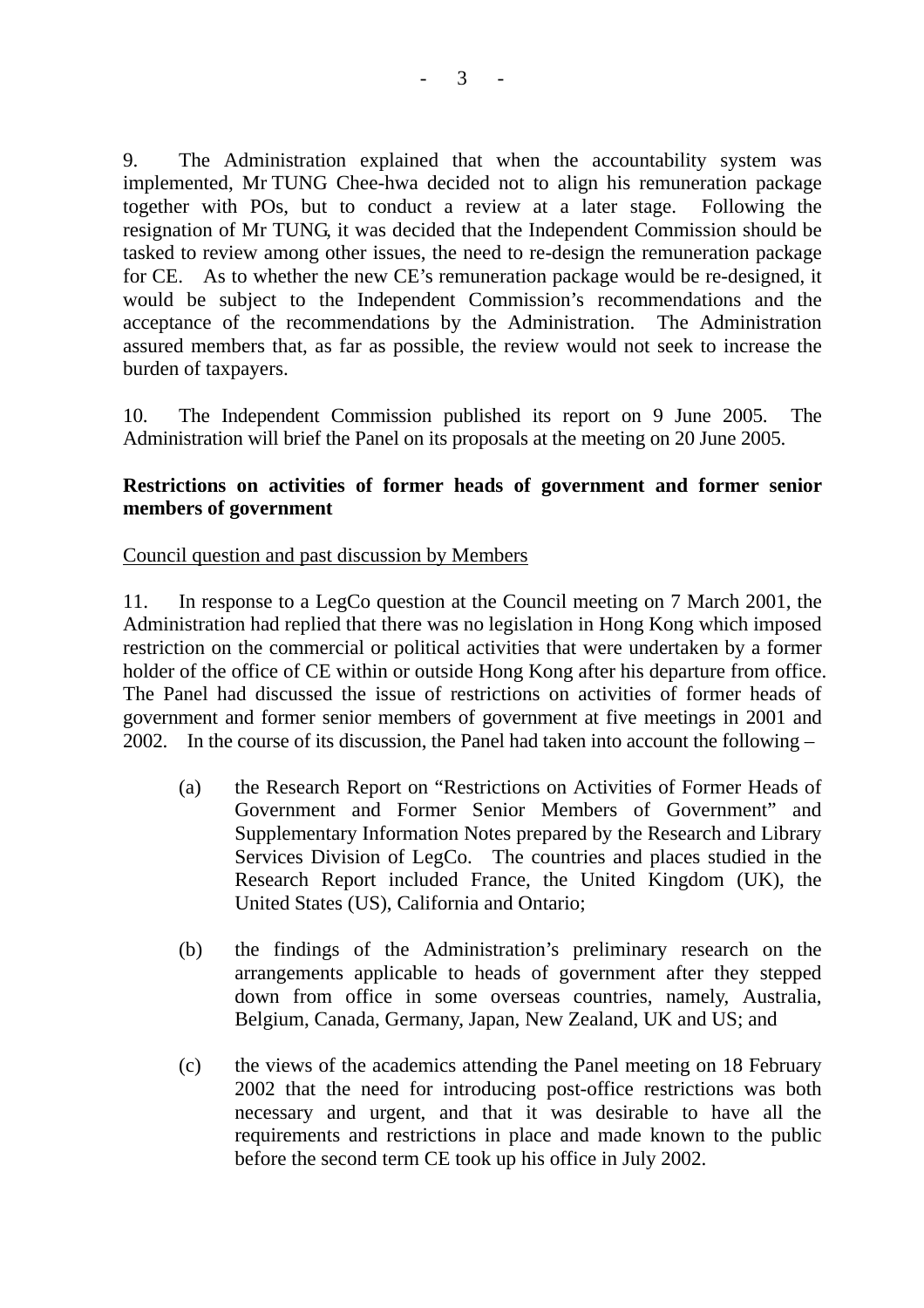12. Members noted that in the countries and places covered in the Research Report, heads of government/political appointees/civil servants were subject to post-office restrictions on their activities to avoid conflict of interest. The restrictions generally took the form of statutes, express rules and guidelines. In addition, convention, media comments and public reactions would also have the effect of deterring unethical behaviour of these persons.

13. Members considered that a monitoring mechanism was necessary for the purpose of regulating post-office activities of CE, in order to prevent a CE from abusing his power or position for personal interests or gain in future. However, some members considered that comparing CE with heads of overseas governments who were directly elected through universal suffrage was not appropriate. It would be more appropriate to make reference to the existing arrangements applicable to senior civil servants. Reference should also be made to the experience of the People's Republic of China.

14. The Administration advised members that given CE's unique constitutional position, it might not be appropriate to apply to CE the existing arrangements applicable to senior civil servants. In working out a mechanism, the Administration would take note of the underlying spirit and principles of the arrangements applicable to heads of governments in overseas countries. Whatever restrictions would be introduced in future, the clear principle was that they should not result in deterring able and dedicated people from joining the government and making contributions to Hong Kong.

15. Some members were in favour of implementing a statutory mechanism for regulating post-office activities of former CEs and senior members of government. Some members requested the Administration, in working out a mechanism, to consider the appropriate authority for conducting investigation into a suspected case of violation of post-office restrictions by CE and senior members of government, and for enforcing sanctions for violation of post-office restrictions. Some members considered that irrespective of whether the proposed arrangement would be implemented by administrative arrangements, convention or legislation, the Administration must obtain LegCo's support and approval. The Administration should allow a reasonable period of time for discussion and consultation with LegCo.

16. The Panel had repeatedly urged the Administration to promulgate rules applicable to CE in respect of post-office activities before the second term CE assumed office on 1 July 2002. The Administration advised the Panel at its meeting on 18 March 2002 that the issue would be considered in a separate context from that relating to senior members of government.

17. In November 2004, the Administration advised the Panel that its priority was to deal with the methods for selecting CE in 2007 and for forming LegCo in 2008. When the overall direction for the electoral methods for 2007 and 2008 had been set, it would deal with this issue.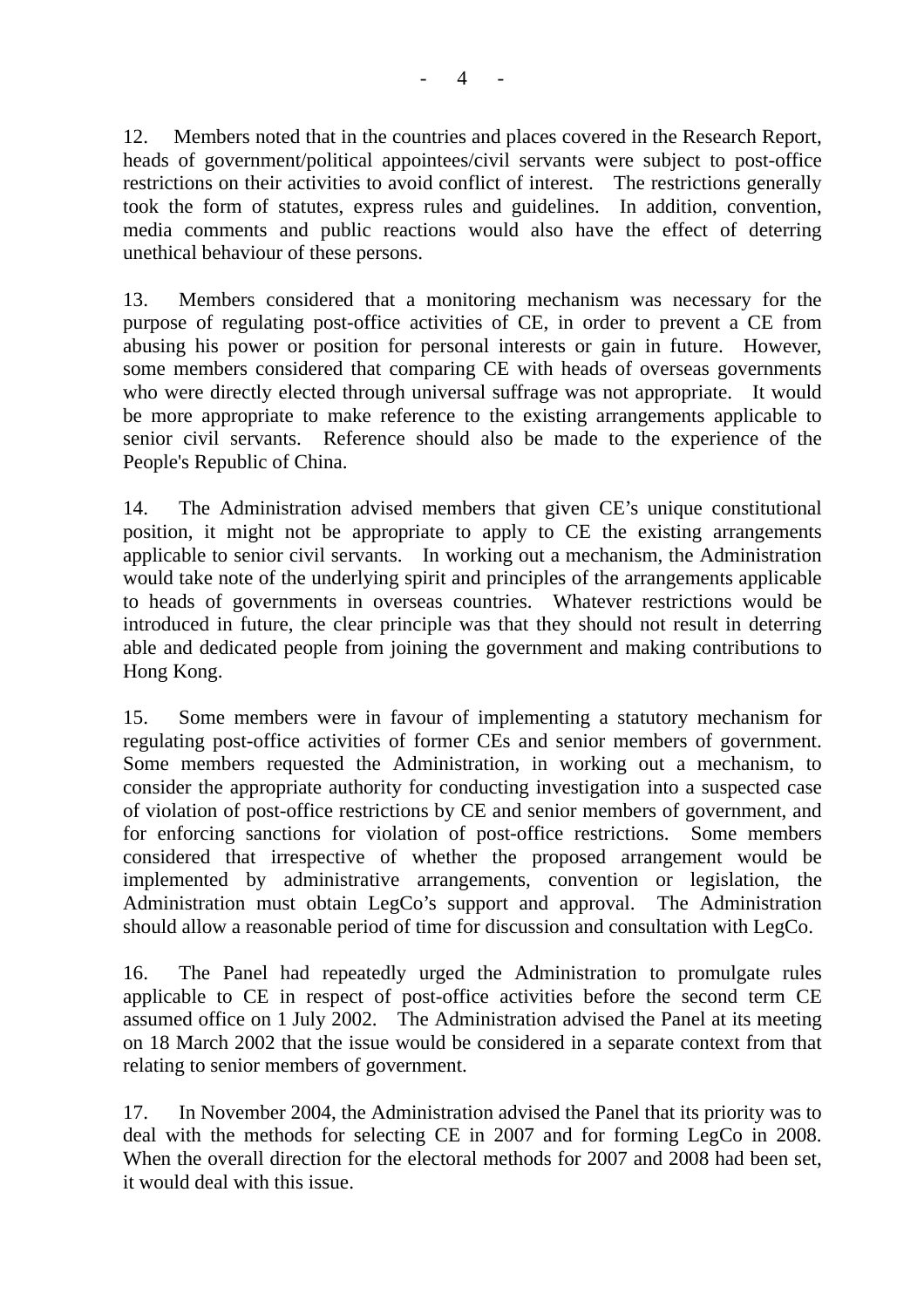Establishment of the Advisory Committee on Post-Office Employment for Principal Officials under the Accountability System

18. The accountability system for POs was implemented on 1 July 2002. The Code for POs published in the gazette on 28 June 2002 has set out the post-office arrangements applicable to POs as follows –

"Within one year after stepping down from office, principal officials shall seek the advice of a committee appointed for this purpose by the Chief Executive before commencing any employment, becoming a director or a partner in any business or profession or starting any business or profession on his own account or with others. The proceedings of the committee shall be kept confidential but the advice given shall be made public.

Within one year after stepping down from office, principal officials shall not represent any person in connection with any claim, action, demand, proceedings, transaction or negotiation against or with the Government.

Within one year after stepping down from office, principal officials shall not engage in any lobbying activities on matters relating to the Government."

19. On 15 April 2005, the Government issued a press release to announce the establishment of the Advisory Committee on Post-Office Employment for Principal Officials under the Accountability System. The Advisory Committee is chaired by Honourable Mr Justice PANG Kin-kee, Judge of the Court of the First Instance of the High Court and consists of two other members. The terms of reference of the Advisory Committee are –

- (a) to draw up the principles and criteria to be adopted for the purpose of advising former POs under the accountability system on their post-office employment or appointment; and
- (b) on the basis of the principles and criteria adopted, to consider and advise former POs on post-office employment or appointment.

Appointment of Independent Commission on Remuneration Package and Post-office Arrangement for the Chief Executive of the HKSAR

20. When the Panel was briefed on the establishment of the Independent Commission at its meeting on 18 April 2005, members had asked whether the rules to be drawn up by the Independent Commission could be imposed on Mr TUNG Chee-hwa. The Administration explained that any rules on post-office activities to be implemented would apply to future CEs only. It was unfair and difficult to impose the restrictions on Mr TUNG retrospectively. Nevertheless, Mr TUNG had publicly announced that he would not participate in business activities and would only serve the country and Hong Kong in future.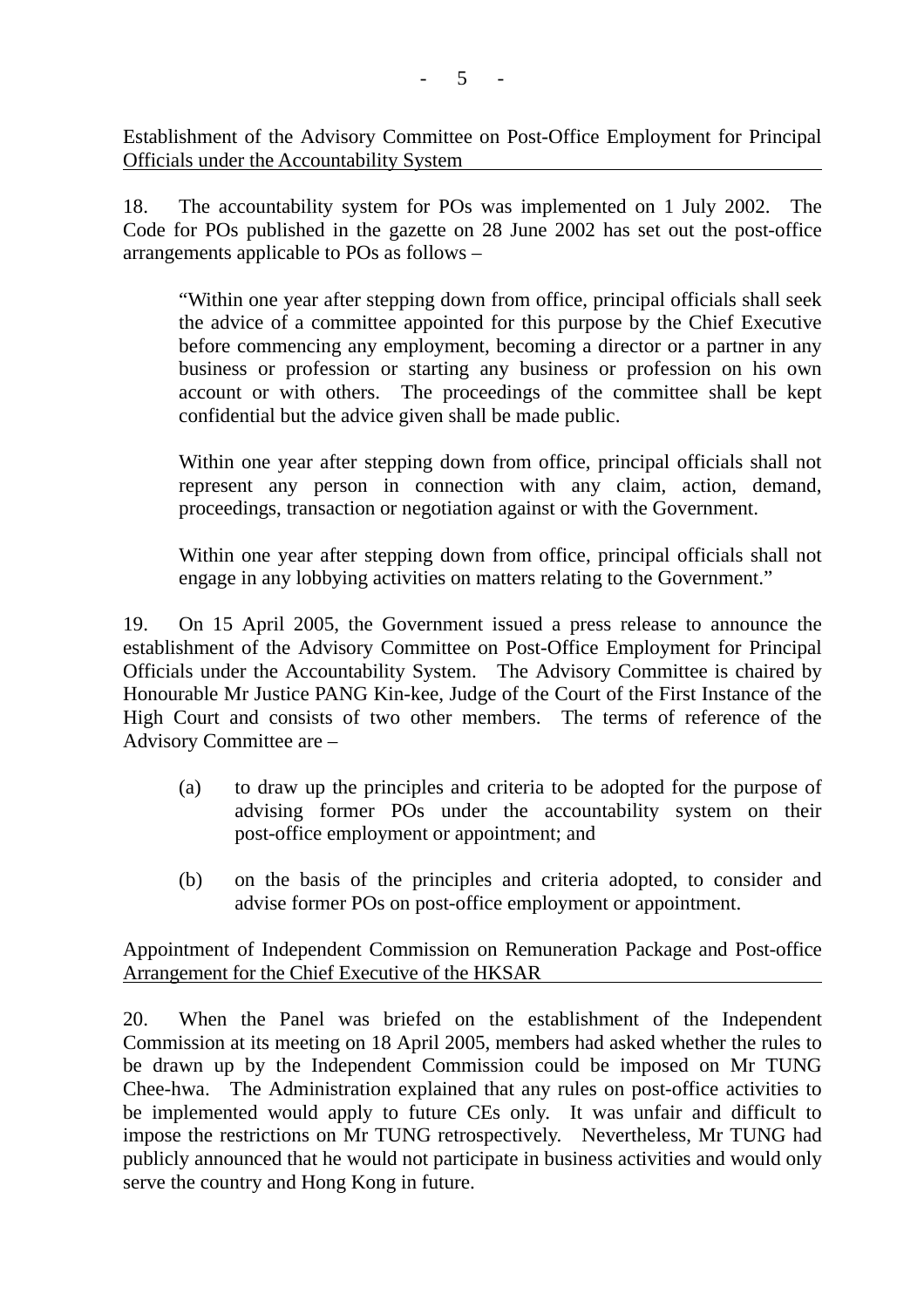21. Members asked about the authority and the process for deciding whether or not the Independent Commission's recommendations should be accepted. The Administration responded that the proposals recommended by the Independent Commission would be submitted to the Executive Council for consideration. The Executive Council would take into account all relevant factors such as public interest, resource implications, and whether the new arrangements would be effective, before deciding whether or not to accept the recommendations. Any substantial expenditure arising from the new arrangements would also require the funding approval of LegCo.

# **Official residence of CE**

22. Members noted that the Government House had been used as the office cum residence of former Governors. Mr TUNG Chee-hwa, however, chose to rent a flat as his official residence. Some members considered that the Government should establish a long term policy on the official residence for future CEs.

23. The Administration advised that there was no plan and no provision to build a new official residence for the new CE, and the Government House was the only available option. The Administration assured members that approval of LegCo would be sought as appropriate if there was any substantial new expenditure.

#### **LegCo question and motion debate**

24. At the Council meeting on 7 March 2001, Hon Cyd HO raised a question concerning the restriction of the activities undertaken by and the provision of retirement protection for a former holder of the office of CE after his departure from office.

25. At the Council meeting on 2 February 2005, Hon CHEUNG Man-kwong moved a motion on "Monitoring the post-retirement employment of the Chief Executive, principal officials under the accountability system and civil servants at directorate level with private-sector organisations" for debate in the Council. The motion, as amended by Hon TAM Yiu-chung, was carried.

# **Relevant papers**

26. A list of relevant papers which are available on the LegCo website is in **Appendix**.

Council Business Division 2 Legislative Council Secretariat 16 June 2005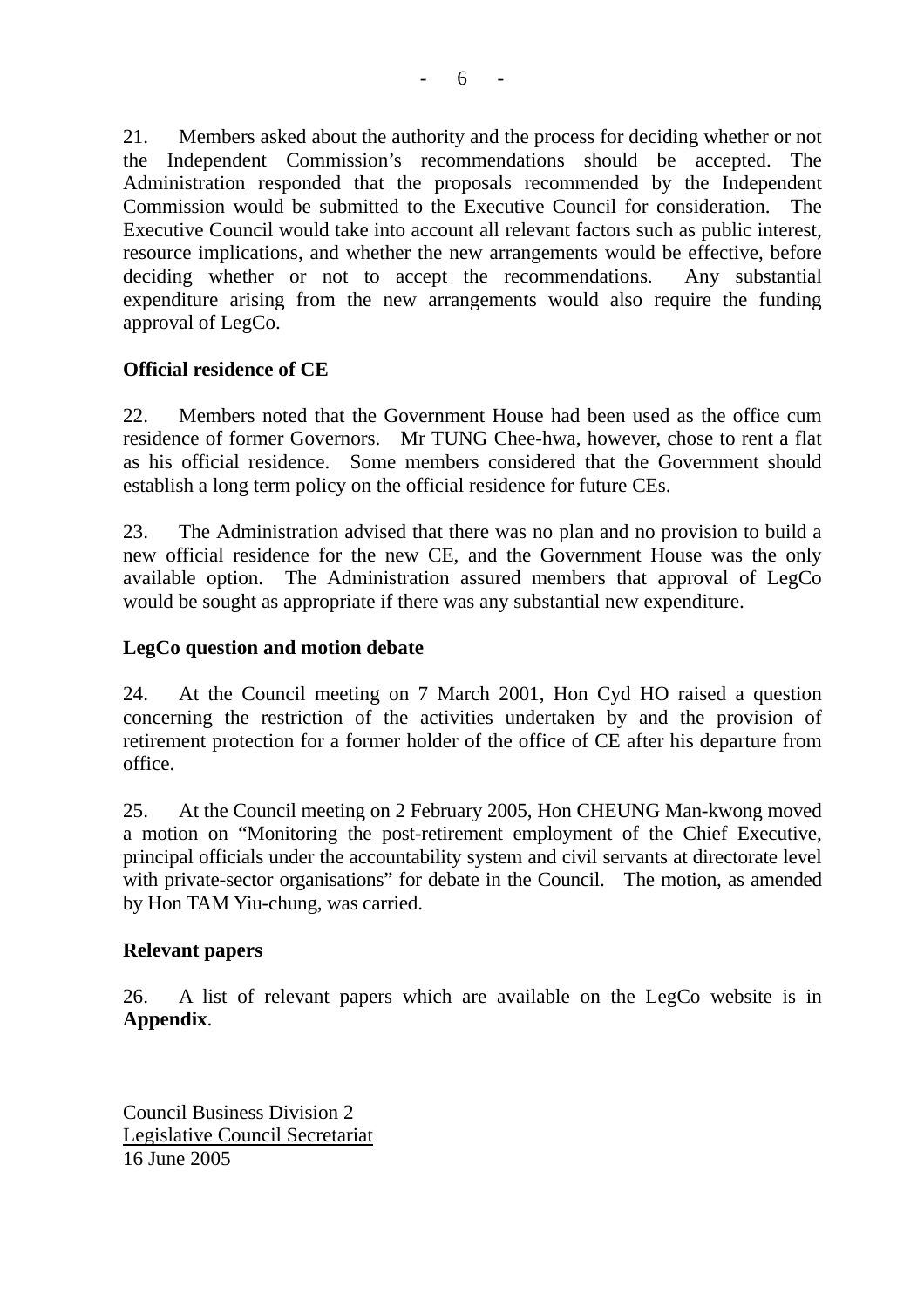# **Remuneration package and post-office arrangements for the Chief Executive**

# **Relevant Papers/Documents**

| <b>Council/Committee</b><br>meeting                       | <b>Meeting Date</b> | <b>Papers/Motion/Council Question</b>                                                                                                                                                                                                                                                 |
|-----------------------------------------------------------|---------------------|---------------------------------------------------------------------------------------------------------------------------------------------------------------------------------------------------------------------------------------------------------------------------------------|
| Legislative Council                                       | 7 March 2001        | Written question on "Arrangements for<br>former holder of office of Chief<br>Executive after departure from office"<br>raised by Hon Cyd HO Sau-lan<br>[Hansard]                                                                                                                      |
| Panel on Constitutional   19 March 2001<br><b>Affairs</b> |                     | Minutes of meeting<br>[LC Paper No. CB(2)1542/00-01]                                                                                                                                                                                                                                  |
| Panel on Constitutional<br><b>Affairs</b>                 | 17 July 2001        | Paper on "Arrangements applicable to<br>heads of Governments after stepping<br>down from office" provided by the<br>Administration<br>[LC Paper No. CB(2)2042/00-01(04)]<br>Minutes of meeting<br>[LC Paper No. CB(2)2222/00-01]                                                      |
| Panel on Constitutional 21 January 2002<br><b>Affairs</b> |                     | Research Report on "Restrictions on<br>of<br><b>Activities</b><br>Former<br>Heads<br>of<br>and<br>Former<br>Senior<br>Government<br>Members of Government" prepared by<br>the Research and Library Services<br>Division<br>$[RP02/01-02]$                                             |
|                                                           |                     | Supplementary Information Note on<br>Research Report on "Restrictions on<br>Activities of Former<br>Heads<br>of<br>Senior<br>and<br>Former<br>Government<br>Members of Government" prepared by<br>the Research and Library Services<br>Division<br>[LC Paper No. CB(2)1081/01-02(04)] |
|                                                           |                     | Supplementary Information Note on<br>"Post-Office Restrictions on Activities<br>of Government Officials in the People's<br>Republic of China" prepared by the<br><b>Research and Library Services Division</b><br>$[IN21/01-02]$                                                      |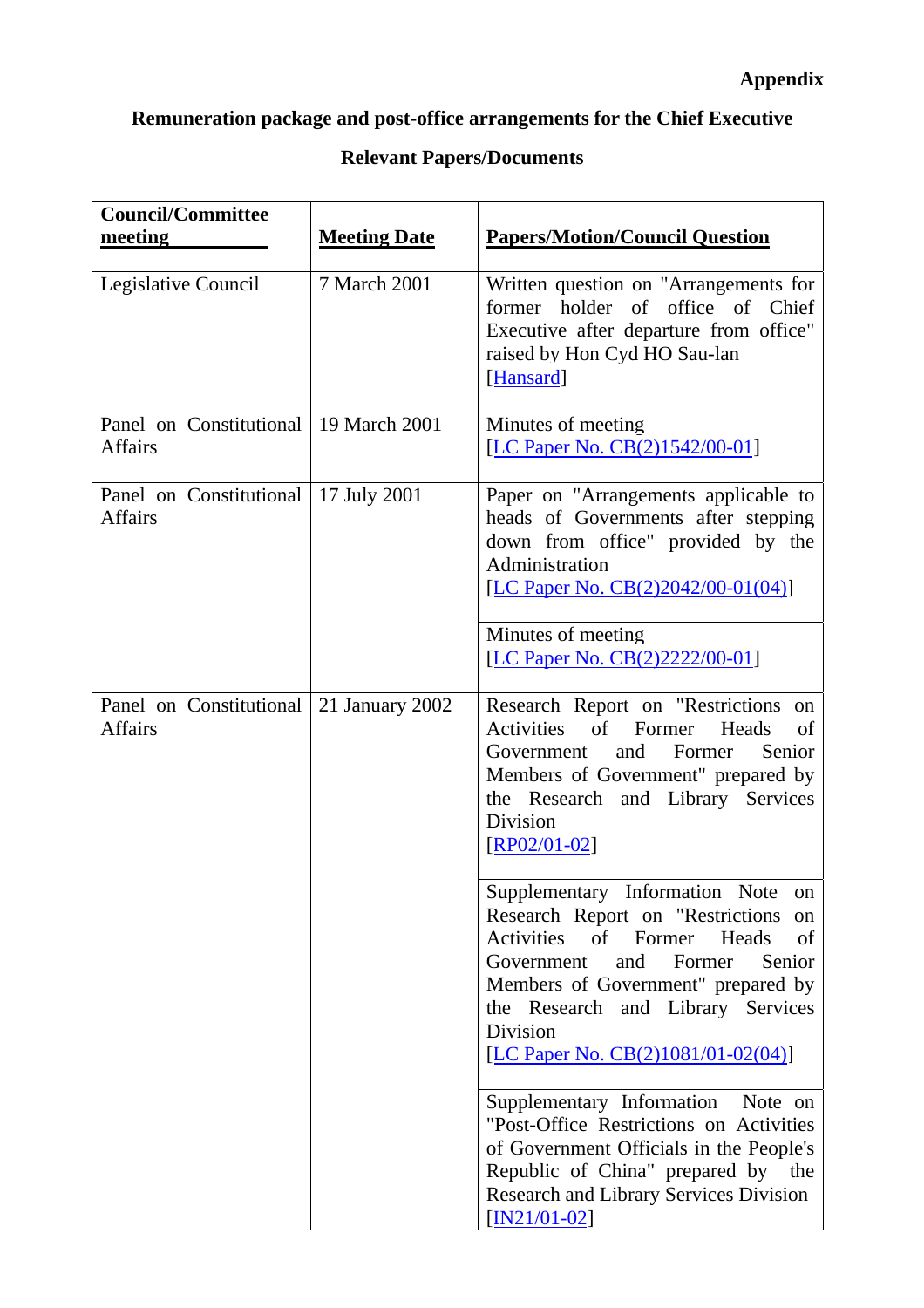| <b>Council/Committee</b>                                                                                        |                     |                                                                                                                                                                                                                                                                                                                                                   |
|-----------------------------------------------------------------------------------------------------------------|---------------------|---------------------------------------------------------------------------------------------------------------------------------------------------------------------------------------------------------------------------------------------------------------------------------------------------------------------------------------------------|
| meeting                                                                                                         | <b>Meeting Date</b> | <b>Papers/Motion/Council Question</b>                                                                                                                                                                                                                                                                                                             |
|                                                                                                                 |                     | Minutes of meeting<br>[LC Paper No. CB(2)1189/01-02]                                                                                                                                                                                                                                                                                              |
| Panel on Constitutional<br><b>Affairs</b>                                                                       | 18 February 2002    | Submission from Mr Wilson WONG,<br>Assistant Professor Department<br>of<br>Government and Public Administration,<br>The Chinese University of Hong Kong<br>[LC Paper No. CB(2)1081/01-02(02)]<br>Submission from Professor Frank FU,<br>Dean of Faculty of Social Sciences,<br>Hong Kong Baptist University<br>[LC Paper No. CB(2)1081/01-02(03)] |
|                                                                                                                 |                     | Minutes of meeting<br>[LC Paper No. CB(2)1334/01-02]                                                                                                                                                                                                                                                                                              |
| Panel on Constitutional<br><b>Affairs</b>                                                                       | 18 March 2002       | Minutes of meeting<br>[LC Paper No. CB(2)1602/01-02]                                                                                                                                                                                                                                                                                              |
| Legislative Council                                                                                             | 17 April 2002       | Address by the Chief Executive on the<br>$\sigma f$<br>framework<br>accountability<br>new<br>system<br>[Hansard]                                                                                                                                                                                                                                  |
| Subcommittee to study<br>the proposed<br>accountability system<br>for principal officials<br>and related issues | 21 May 2002         | Minutes of meeting<br>[LC Paper No. CB(2)2736/01-02]                                                                                                                                                                                                                                                                                              |
| Legislative Council                                                                                             | 2 February 2005     | Motion<br>"Monitoring<br>the<br>post-<br>on<br>retirement employment of the Chief<br>Executive, principal officials under the<br>accountability system and civil servants<br>at directorate level with private-sector<br>organisations"<br>moved<br>by<br>Hon<br><b>CHEUNG Man-kwong</b><br>[Hansard]                                             |